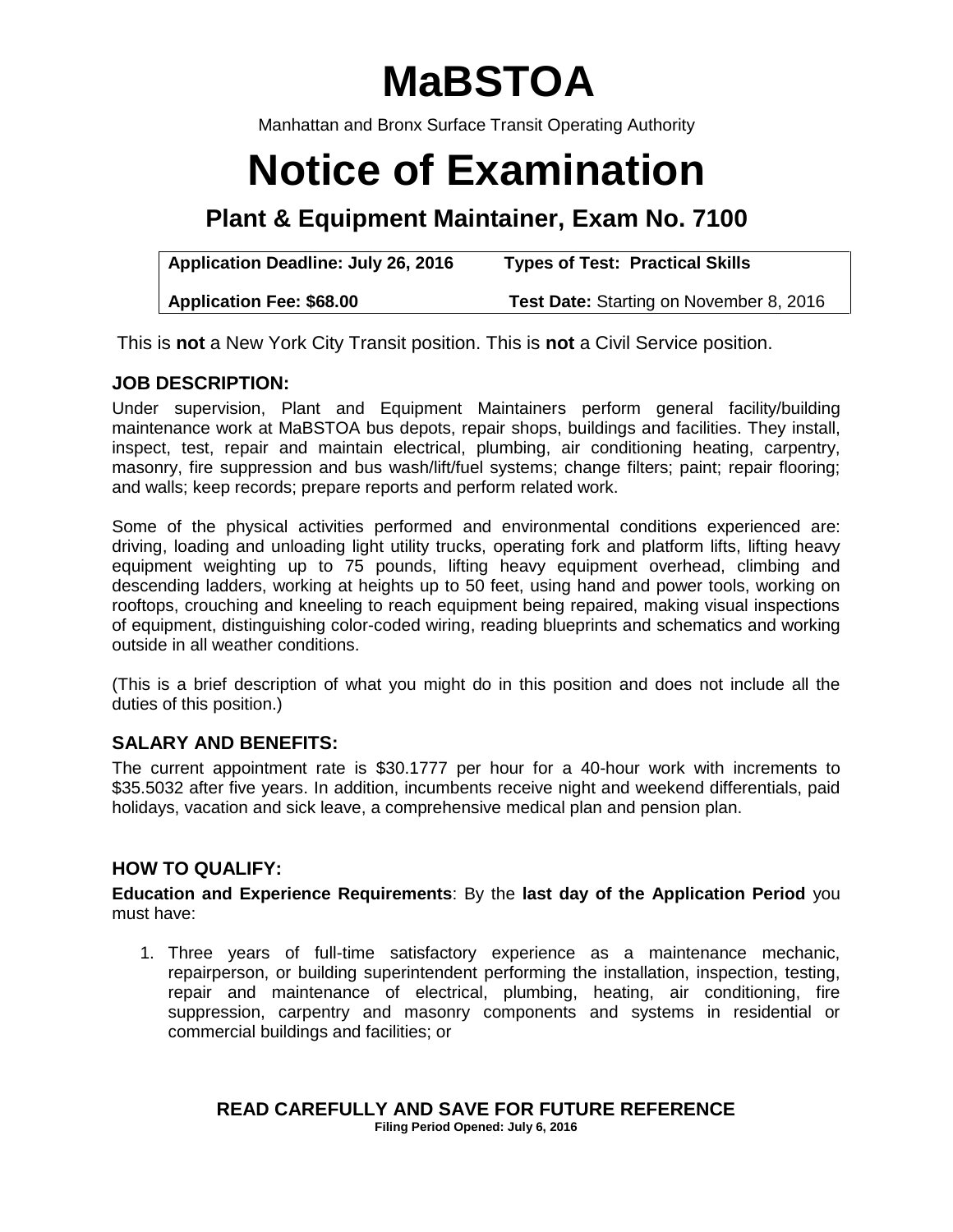# **HOW TO QUALIFY: (Continued)**

2. At least two years of the experience as described in "1" above, plus; graduation from a recognized trade school, technical school, vocational high school, or community college with a major sequence of courses in either the electrical, mechanical, plumbing, heating, air conditioning, carpentry, or related trades.

You may be given the test before we review your qualifications. You are responsible for determining whether you meet the qualification requirements for this examination prior to submitting your application. If you are marked "Not Qualified", your application fee will **not** be refunded and you will **not** receive a score.

### **REQUIREMENTS TO BE APPOINTED:**

#### **Driver License Requirement**:

- 1. A Class B Commercial Driver License valid in the State of New York with a passenger endorsement and no disqualifying restrictions, with proof of residence from the state in which that license was issued; or
- 2. A Motor Vehicle Driver License valid in the state of New York and a Learner's Permit for a Class B Commercial Driver License valid in the State of New York with a passenger endorsement and no disqualifying restrictions.

If you have serious moving violations, license suspension or an accident record you may be disqualified. The Class B Commercial Driver License valid in the State of New York with a passenger endorsement and no disqualifying restrictions must be maintained for the duration of employment.

**Drug Screening Requirement:** you must pass a drug screening to be appointed.

**English Requirement:** Candidates must be able to understand and be understood in English.

**Proof of Identity**: Under the Immigration Reform and Control Act of 1986, you must be able to prove your identity and your right to obtain employment in the United States prior to employment.

### **HOW TO OBTAIN AN APPLICATION:**

During the application period, you may obtain an application for this examination online at [www.mtabsc.info/portal](http://www.mtabsc.info/portal) or in person at the MTA Exam Information Center as indicated below.

#### **MTA EXAM INFORMATON CENTER**

Open Monday through Friday, from 9 AM to 5 PM, in the lobby at 180 Livingston Street, Brooklyn, New York. Directions: take the A, C, F or R trains to the Jay Street-Metro Tech Station, or the 2 or 3 train to the Hoyt Street Station.

#### **READ CAREFULLY AND SAVE FOR FUTURE REFERENCE Filing Period Opened: July, 6, 2016**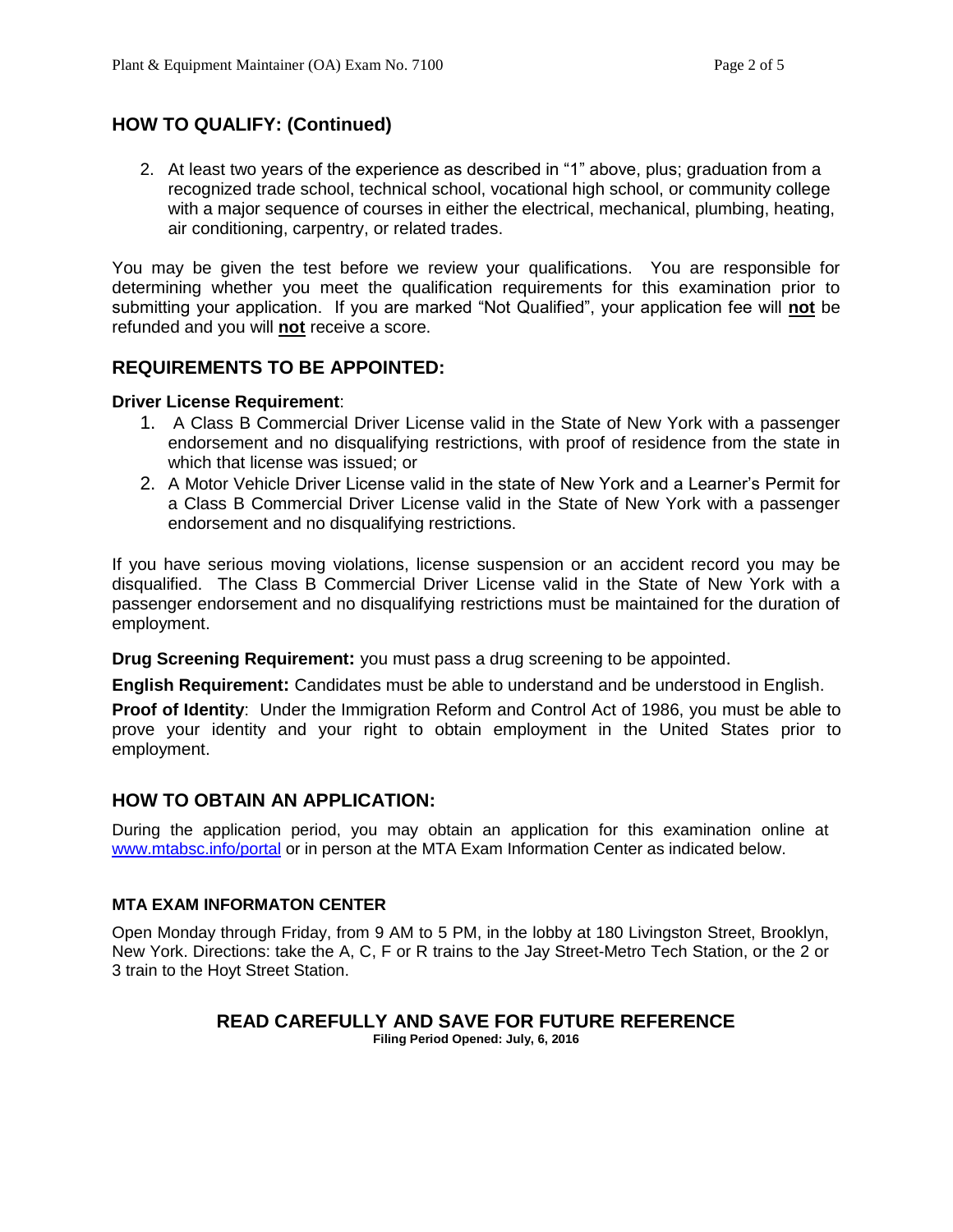#### **REQUIRED FORMS**

- 1. **Application:** Make sure that you follow all instructions with your Application, including payment of fee. Save a copy of the instructions for future reference.
- 2. **Education and Experience Test Paper**: Write your social security number in the box at the top of each page, and the examination title and number in the box provided. **This form must be filled out completely and in detail for you to receive your proper rating.** Keep a copy of your completed Education and Experience Test Paper for your records.
- 3. **Foreign Education Fact Sheet (Required only if you need credit for your foreign education for this examination):** If you were educated outside the United States, you must have your foreign education evaluated to determine its equivalence to education obtained in the United States. The services that are approved to make this evaluation, as well as instructions on how to submit this evaluation are listed in the *Foreign Education Fact Sheet* included with your application packet. When you contact the evaluation service, ask for a "document-by-document" (general) evaluation of your foreign education.

#### **HOW TO SUBMIT AN APPLICATION AND PAY THE APPLICATION FEE:**

If you believe you meet the requirements in the "How to Qualify" section, you must apply by mail. New York City Transit will not accept *Applications* in person.

#### **Application by Mail must:**

- **1.** Include the required forms, as indicated in the Required Forms section above.
- **2.** Be postmarked by the last day of the application period.
- **3.** Be mailed to the address in the "Correspondence Section" of this notice. You will be sent a confirmation email after you complete your application and pay the application fee.

Computers with internet access are available on a limited basis at branches of the New York Public Library, the Brooklyn Public Library and the Queens Library to patrons with a valid library card.

# **ADMISSION LETTER:**

You should receive an *Admission Letter* in the mail about 10 days before the start date of the practical skills test. If you do not receive an *Admission Letter* at least 4 days before the test start date, you may obtain a duplicate letter at the MTA Exam Information Center (as indicated above). A paper copy of the *Admission Letter* is your ticket for admission to the test.

#### **THE TEST:**

You will be given a competitive practical skills test. A score of 70 is required to pass. Your score on the practical skills test will determine 100% of your final score. Only those candidates who are found qualified on the education and experience requirements will be summoned to take the competitive practical skills test.

The competitive practical skills test is designed to measure the candidate's knowledge of the operation, maintenance, repair or construction of electrical, plumbing, air conditioning, heating, carpentry and masonry systems or components and knowledge of safe work practices.

#### **READ CAREFULLY AND SAVE FOR FUTURE REFERENCE Filing Period Opened: July, 6, 2016**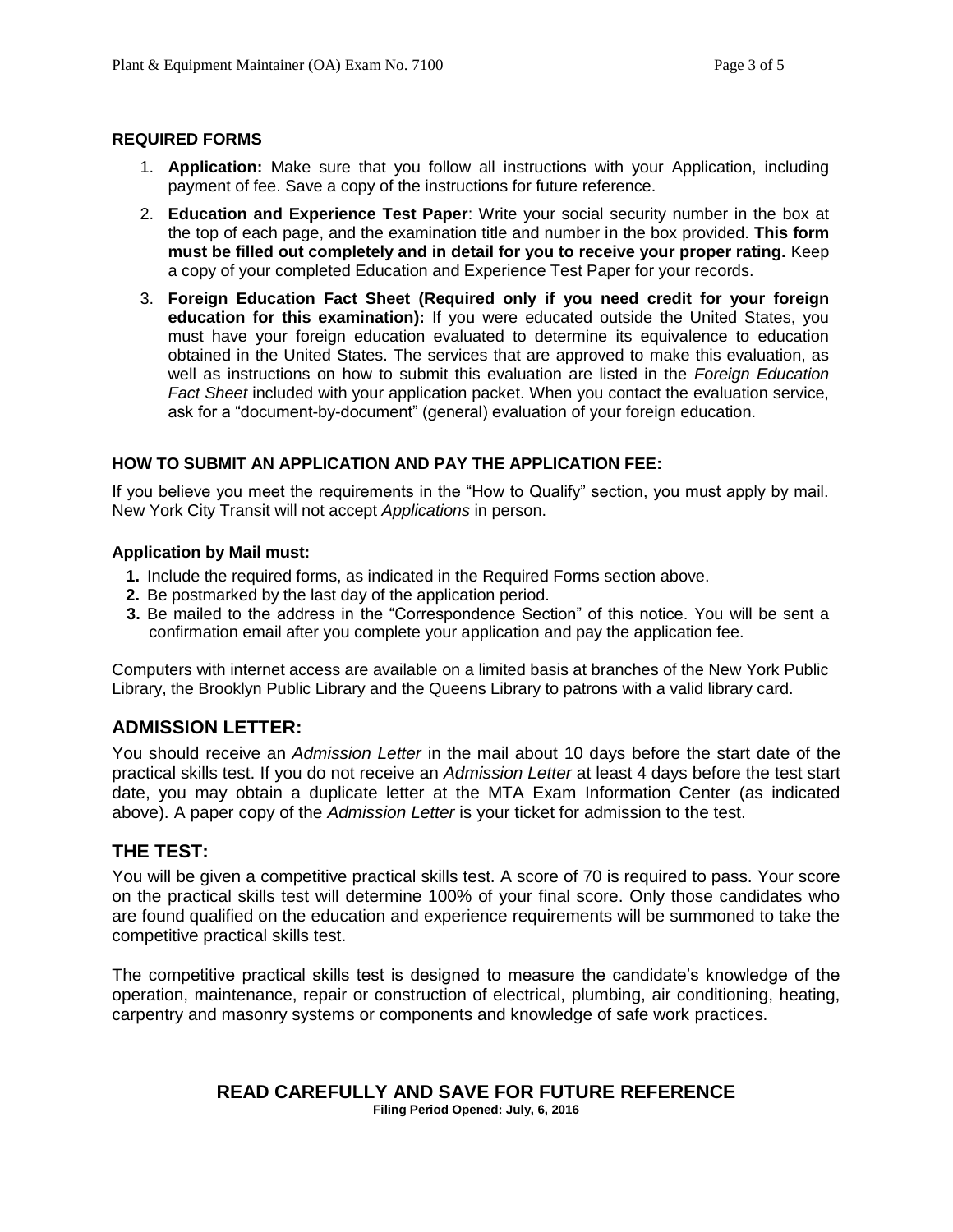# **TEST ADMINISTRATION GUIDELINES:**

**Warning:** You are not permitted to enter the test site with cellular phones, beepers, pagers, cameras, portable media players, or other electronic devices. Calculators are permitted: however, they must be hand-held, battery or solar powered numeric only. Calculators with functions **other than** addition, subtraction, multiplication and division are prohibited.

Leaving: You must leave the test site once you finish the test. If you leave the test site after being fingerprinted but before finishing the practical skills test, you will not be permitted to reenter. If you disregard this instruction and re-enter the test site, you many not receive your test results, your test score may be nullified, and your application fee will not be refunded.

**Proof of Identification:** At the time of the qualifying practical skills test, candidates must present one (1) form of valid (non-expired) signature and photo-bearing ID such as; a driver license, passport, or a picture ID card issued by the Department of Motor Vehicles, current employer, branch of the US military, a recognized college or other learning institution or a banking institution.

# **THE TEST RESULTS:**

If you meet the education and experience requirements and pass the practical skills test your name will be placed in final score order on an eligible list and you will be given a list number. You will be notified by mail of your test results. If you meet all requirements and conditions, you will be considered for appointment when your name is reached on the eligible list. The eligible list for this exam may remain in effect up to four years from the date it is established.

# **SPECIAL ARRANGEMENTS:**

#### **Make-up Test:**

Your may apply for a make-up test if you cannot take the test on the regular test date for any of the following reasons:

- 1. Compulsory attendance before a public body;
- 2. On-the-job injury or illness;
- 3. Absence for one week following the death of spouse, domestic partner, parent, sibling, child or child of a domestic partner;
- 4. Absence due to ordered military duty;
- 5. A clear error for which MTA NYC Transit is responsible; or
- 6. A temporary disability, pregnancy-related, or child-birth-related condition preventing you from taking the test.

To request a make-up test, mail your request and your documentation of special circumstance to the address found in the "Correspondence Section" below within 60 days of your scheduled test date or within 90 days of the expiration of ordered military duty.

#### **Special Test Accommodations:**

If you plan to request special testing accommodations due to disability or an alternate test date due to your religious belief, follow the instructions included with your Application and mail your request to the address found in the "Correspondence Section" below no later than 30 days prior to the schedule test date.